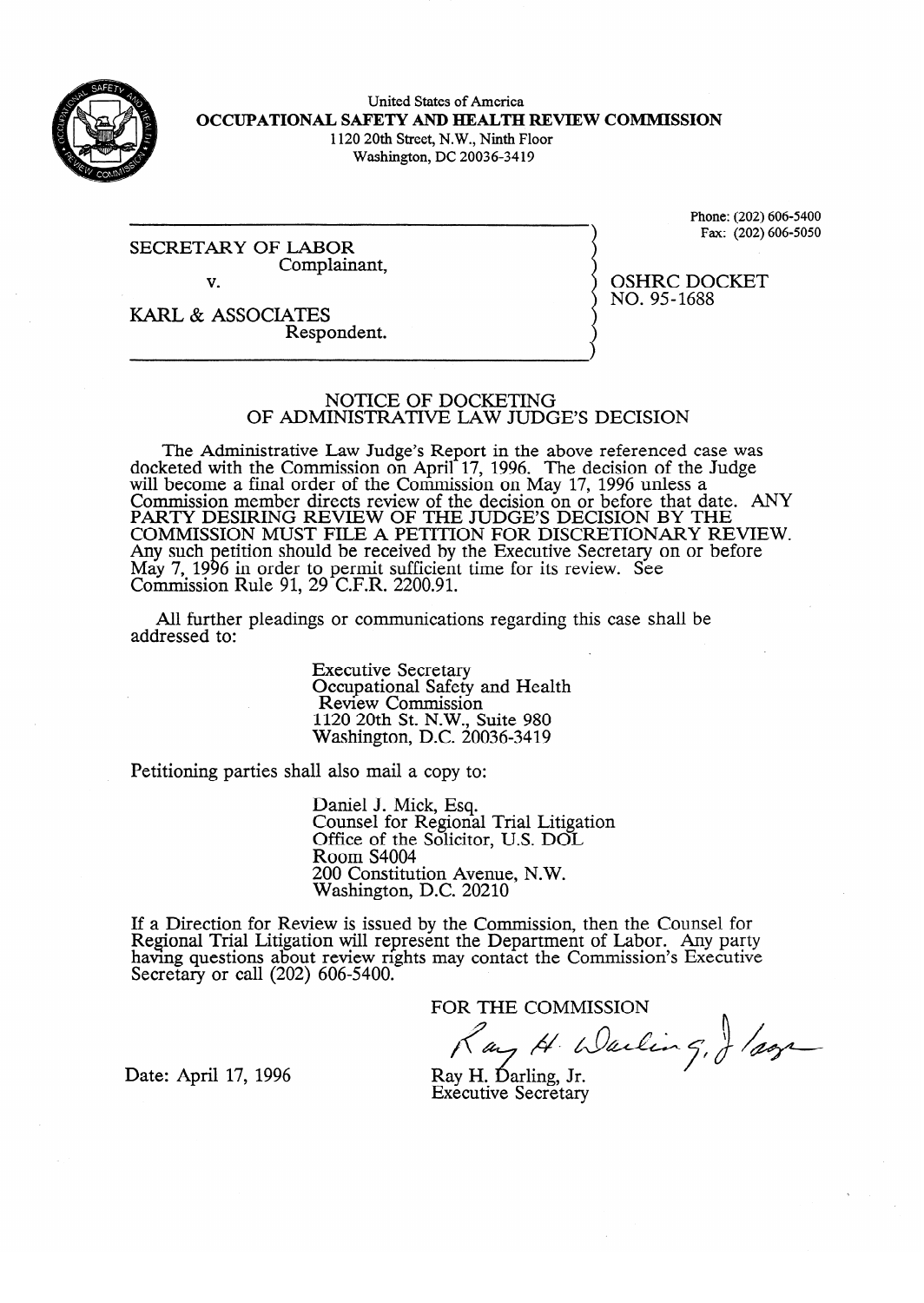## DOCKET NO. 95-1688

### NOTICE IS GIVEN TO THE FOLLOWING:

Deborah Tierce-Shield<br>Regional Solicitor Regional Solicitor<br>Office of the Soli Office of the Solicitor, D.S. DOL 11100 Gateway Building 3555 Market street<br>Philadelphia, PA 1 Philadelphia, **PA 19104** 

Ed Karl karl and 101 Kenhorst Boul Reading, PA 19607

Administrative L Occupational Safety and e Review Commission<br>One I eferente Centre Jue Laiayeue Cellu<br>120 20th St N W 1120 2011 St. N. W., S<br>Weshington, DC 2003  $\frac{1}{200}$  2000 2412

00102938040:03

 $\hat{\mathbf{r}}$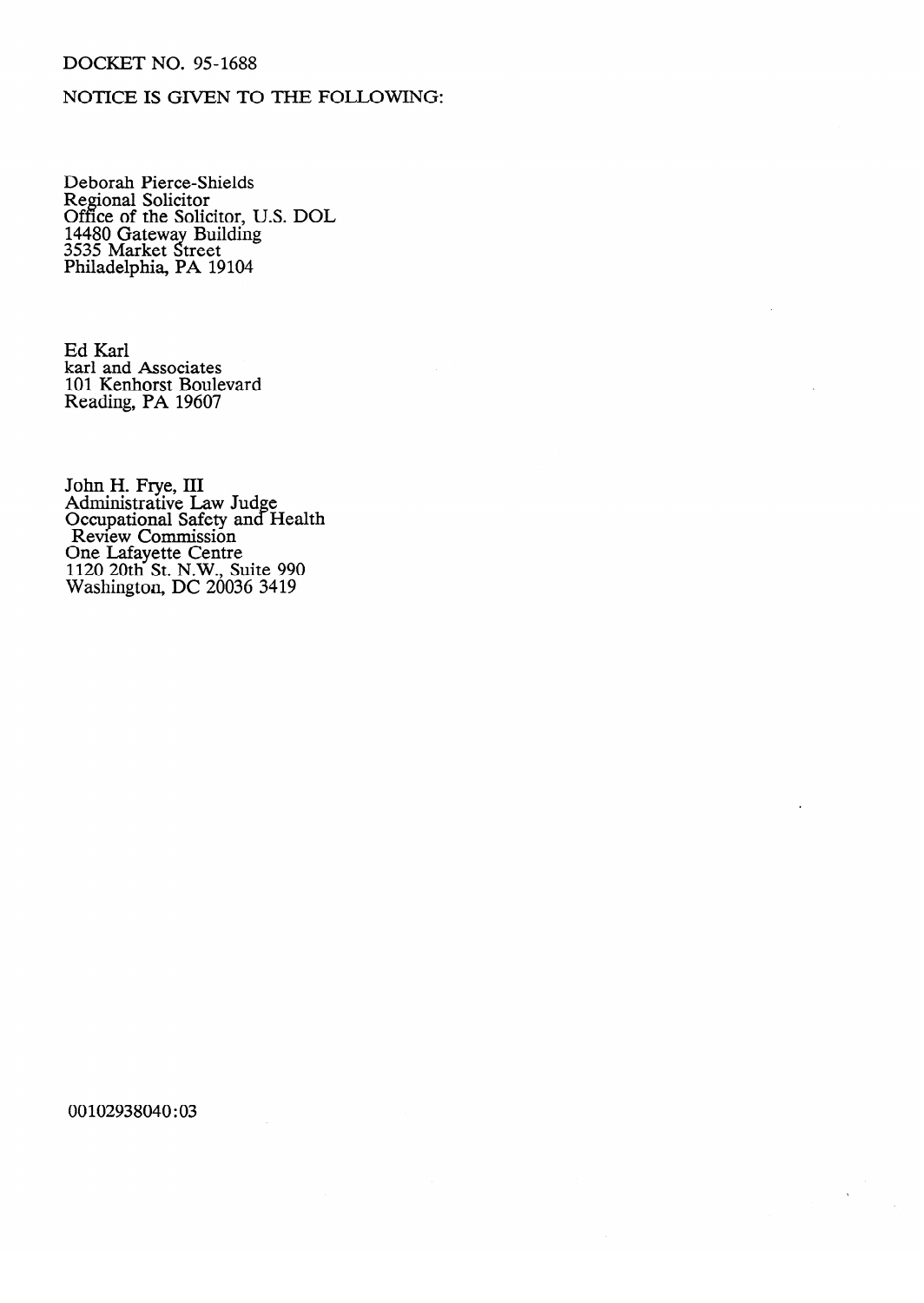#### UNITED STATES OF AMERICA OCCUPATIONAL'.SAFETY AND HEALTH REVIEW COMMISSION

SECRETARY OF LABOR Complainant

**V.** 

Docket Nr. 95-1688

KARL & ASSOCIATES, Respondent

Appearances:

Joseph Crawford, Esq. Office of the Solicitor U.S. Department of Labor Philadelphia, PA For Complainant

Ed Karl Karl & Associates Reading, PA For Respondent

BEFORE: JOHN H FRYE, III, Judge, OSHRC

#### DECISION AND ORDER

I **Findings** of Fact and Opinion

Respondent, Karl & Associates, is a firm engaged in rendering various industrial environmental services throughout the Delaware Valley. In September, 1995, it was engaged in the work of removing asbestos from building 1 of the Publicker distillery located on South Columbus Boulevard in Philadelphia. The distillery had been closed following a fire some years earlier. Building 1 was to be demolished, and the City of Philadelphia required that asbestos be **removed prior** to the demolition.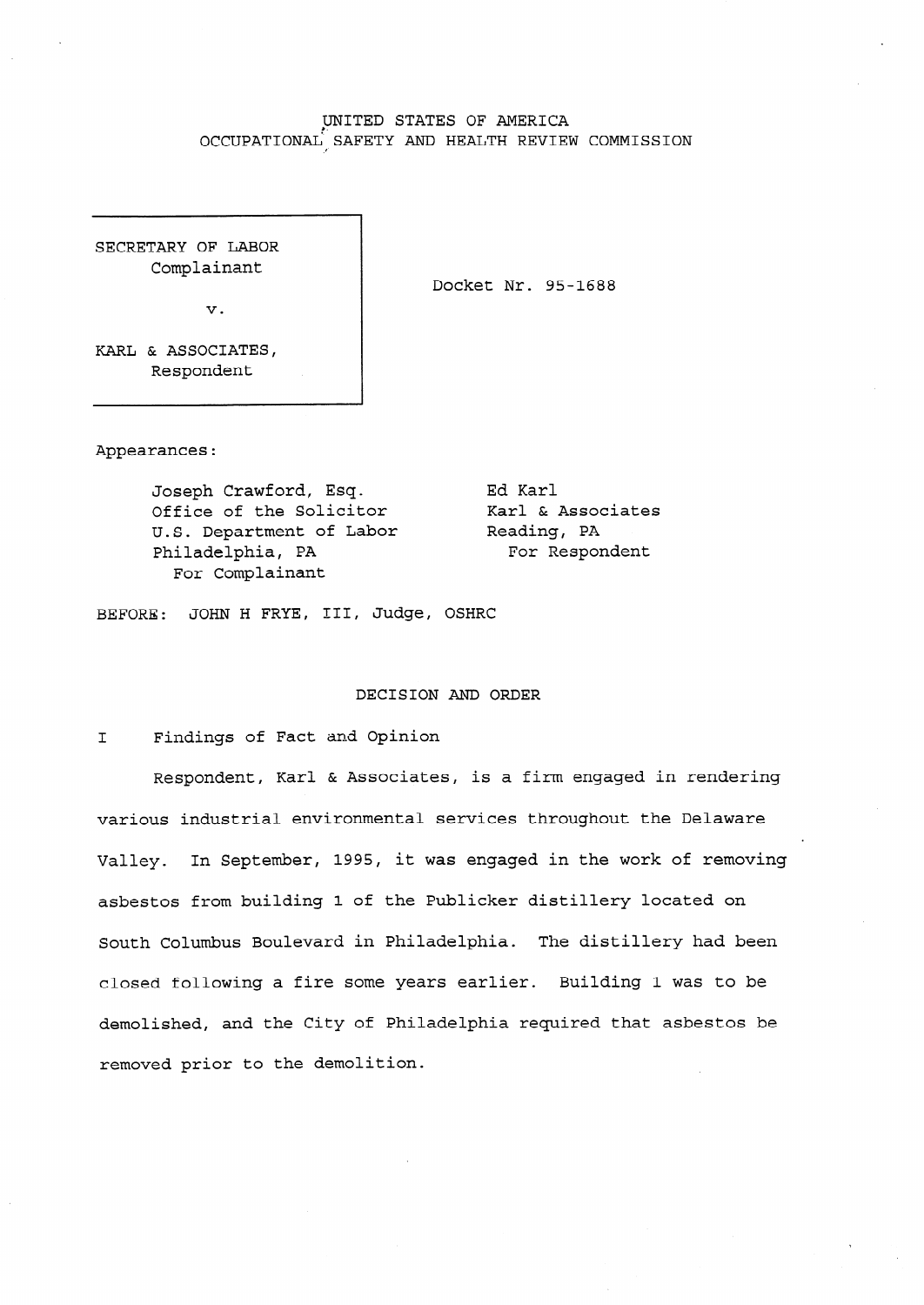On September 14, an accident occurred in building **1.** A grate, located on the sixth floor, collapsed, causing one Karl employee, Norman Williams, to fall two or three floors down a shaft. A large roller, which had been on the grate and fell with him, wedged him against the wall of the shaft, preventing him from falling to the bottom. Mr. Williams suffered serious injuries.

OSHA dispatched Compliance Officer Harold Williams to the site that day. CO Williams was unable to open his inspection then because the site had shut down. He returned the following morning and conducted an inspection that resulted in the issuance of one serious citation with one item to Respondent. That item was further divided into three parts alleging violations of 29 CFR SS 1926.850(b) and (i), and 29 CFR § 1926.859(g). Respondent filed a notice of contest and this matter was docketed with the Commission. On December **18,** the Chief Judge designated it for E-Z Trial under **Subpart M of** the Commission's Rules, 29 CFR §§ 2200.200 *et seq.*  Consequently, no complaint or answer was filed, nor was any discovery conducted. At trial, counsel for the Secretary withdrew the **alleged** violation of 29 CFR 5 1926.859(g) (item lc of the Citation).

There is, of course, no dispute that the grate on which Mr. Williams was located gave way and that he suffered a fall and serious injuries as a result. Evidence submitted at trial indicates

**2**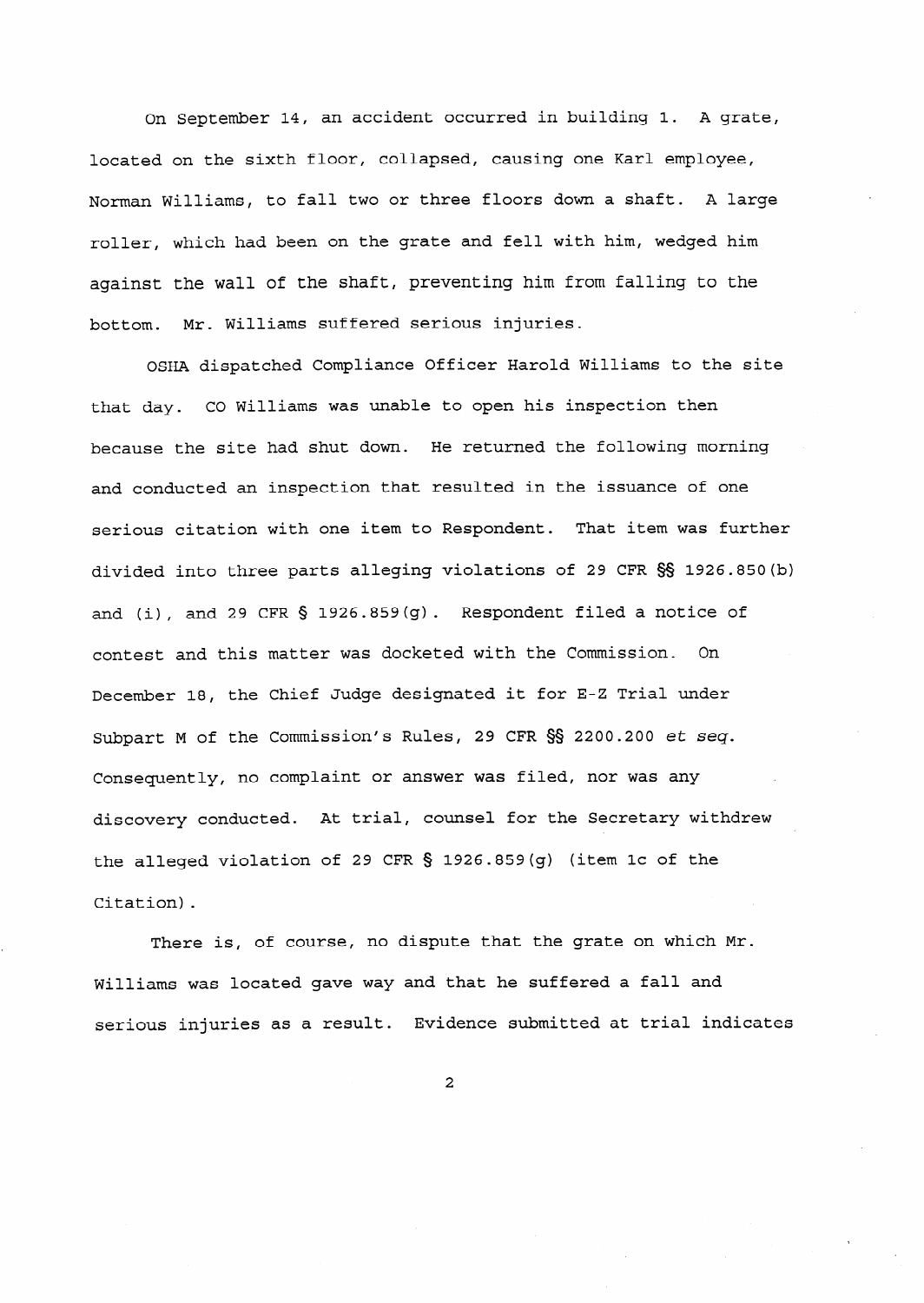that, although the building was surveyed and various areas marked off as being hazardous, this particular grate was regarded as being safe. Respondent's foreman, Mr. Gandia, indicated that everyone stood on it from time to time.

Respondent does not challenge OSHA's jurisdiction in this matter. Respondent's only defense is that Mr. Williams and the only witness to the accident, Mr. Johnson, were on an unauthorized break at the time. Respondent believes that they had gone to the grate because a window there affords a view of the Delaware River. Mr. Williams and Mr. Johnson, on the other hand, both assert that they had moved to the area of the grate to complete the task of removing asbestos from behind a furnace. They both indicate that they had started this job on the side of the furnace opposite the grate and removed all asbestos within reach. However, some remained to be removed, and this required them to move to the area of the grate in order to reach it. Mr. Gandia confirmed that there was asbestos to be removed from this area and that he had assigned Williams and Johnson to that task.

Respondent supported its claim that Williams and Johnson were on a break with an alleged admission to that effect made by Mr. Johnson to Mr. Karl. The latter secretly taped the conversation in which the supposed admission took place, and replayed the tape in Mr. Johnson's hearing at trial. Mr. Johnson indicated that he had

3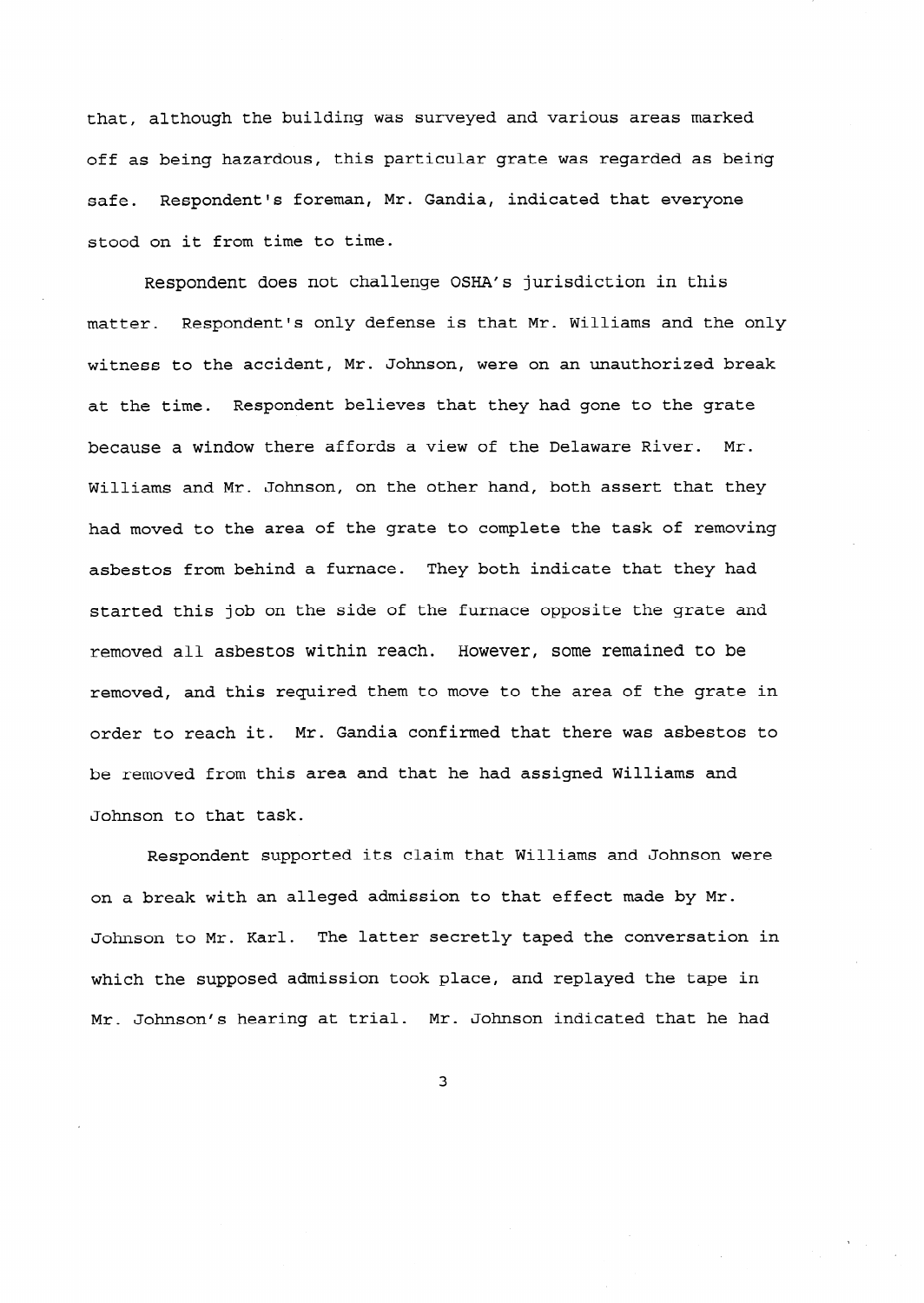been apprehensive about saying anything with which Mr. Karl, his employer at the time, might take issue, and firmly reasserted the version of events to which he had testified. I sustained counsel's objection to the admission of the tape. Because it was clear that Mr. Karl's questions to Mr. Johnson strongly suggested the response that Mr. Karl wanted, and that Mr- Johnson was reluctant to answer, the tape did not serve to undermine the account of events given by Messrs. Williams and Johnson. I find their account to be accurate.

Moreover, even if they were on an unauthorized break at the time of the accident, it is not clear that that fact would constitute a defense to the citation. Mr. Gandia indicated that the grate in question was frequented by many employees, at least some of whom were there in the course of their duties. The grate was not identified as hazardous, although clearly it should have been, and appropriate action taken to secure or isolate it. Because the grate was used by Respondent's employees both in the course of their duties and apparently on breaks, it is clear the Secretary has demonstrated a violation of both 29 CFR  $\S$ § 1926.850(b) and (i).

Respondent has not challenged the Secretary's proposed penalty of \$1,250; consequently, it is affirmed.

II Conclusions of Law-

Respondent, Karl & Associates, is an employer engaged in a , business affecting commerce within the meaning of section 3(5) of

4